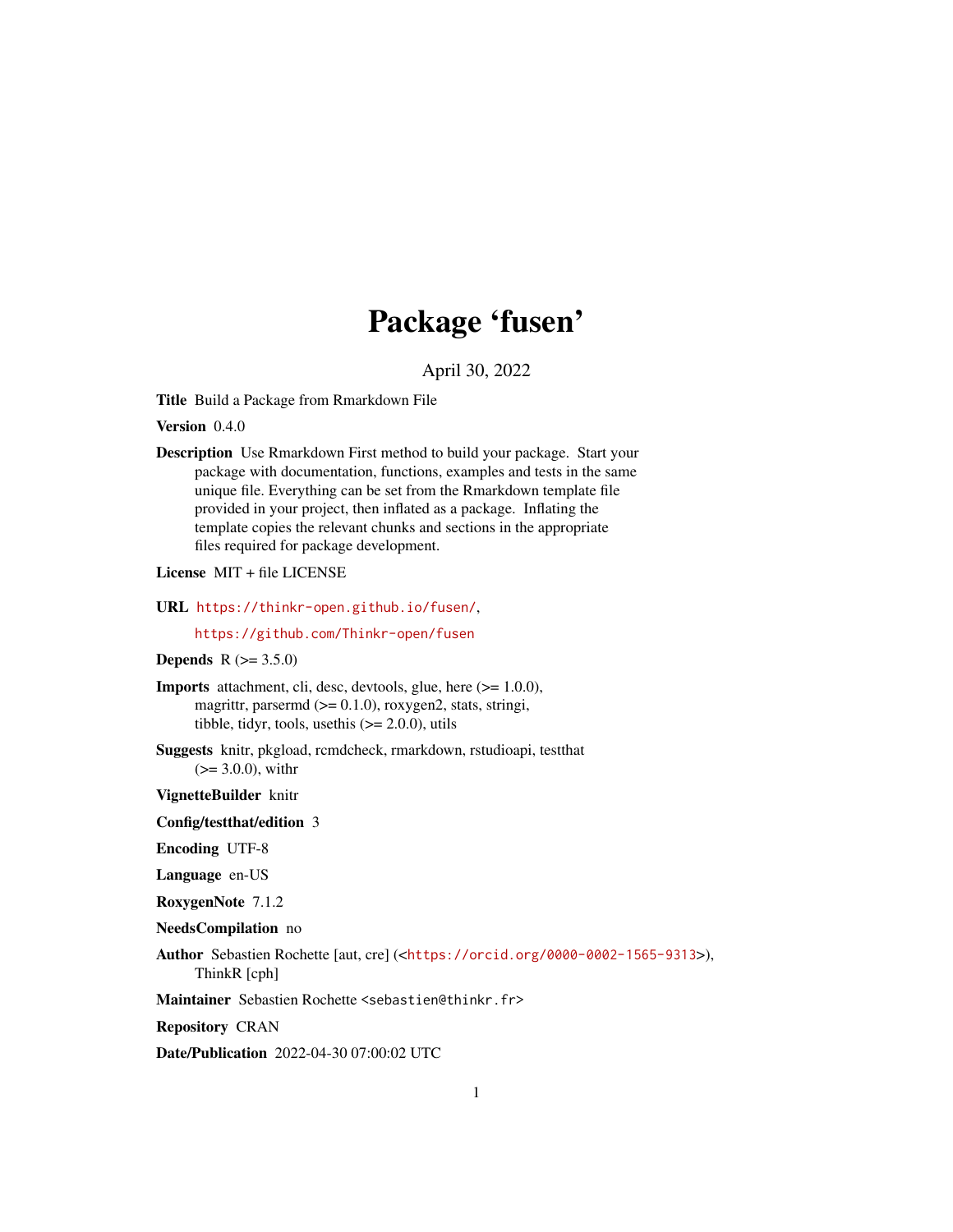### <span id="page-1-0"></span>R topics documented:

| Index |  |
|-------|--|
|       |  |
|       |  |
|       |  |
|       |  |
|       |  |
|       |  |

add\_additional *Add flat Rmd file that drives package development*

#### <span id="page-1-1"></span>Description

Add flat Rmd file that drives package development

#### Usage

```
add_additional(
 pkg = "."dev_dir = "dev",
 flat_name = "additional",
 overwrite = FALSE,
 open = TRUE\mathcal{L}add_minimal(
 pkg = "."dev\_dir = "dev",flat_name = "minimal",
 overwrite = FALSE,
 open = TRUE
\mathcal{L}add_full(
 pkg = "."dev_dir = "dev",
 flat_name = "full",
 overwrite = FALSE,
 open = TRUE
\lambdaadd_flat_template(
  template = c("full", "minimal", "additional", "teaching", "dev_history"),
  pkg = "."dev\_dir = "dev",
```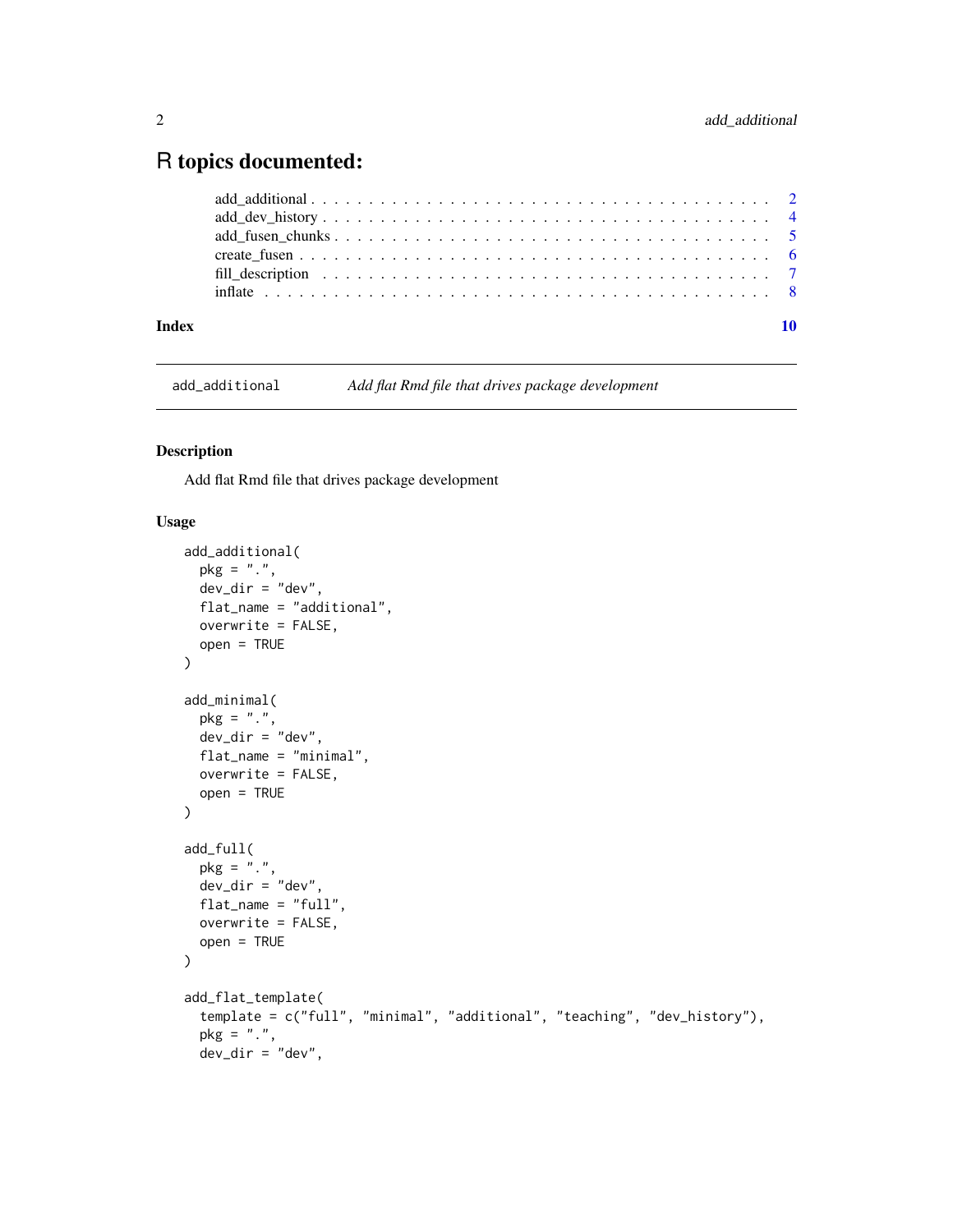```
flat_name = template,
overwrite = FALSE,
open = TRUE
```
#### **Arguments**

 $\lambda$ 

| pkg       | Path where to save file.                                                                                                                  |
|-----------|-------------------------------------------------------------------------------------------------------------------------------------------|
| dev_dir   | Name of directory for development Rmarkdown files. Default to "dev".                                                                      |
| flat_name | Name of the file to write in dev. Use the name of the main function of your<br>template to get chunks pre-filled with this function name. |
| overwrite | Whether to overwrite existing flat Rmd template file with same name                                                                       |
| open      | Logical. Whether to open file after creation                                                                                              |
| template  | Name of the template to use. See details.                                                                                                 |

#### Details

Choose template among the different templates available:

- "full": The full template with a reproducible package that can directly be inflated. It comes along with the "dev\_history" template. Default.
- "minimal": Minimal template to start a new package when you already know fusen, along with the "dev\_history" template.
- "additional": Template for an additional vignette or set of additional functions.
- "teaching": Template with a reproducible package, simpler than "full", but everything to teach the minimal structure of a package.
- "dev\_history": Template with functions commonly used during package development. This does not contain chunks to write your own functions.

Abbreviated names can also be used for the different templates: "add" for additional, "min" for minimal, "teach" for teaching, "dev" for "dev\_history".

add\_additional(), add\_minimal(), add\_full() are wrapper around add\_flat\_template("additional"), ... However, add\_dev\_history() is a deprecated function from a previous version.

#### Value

Create flat Rmd file(s) template(s) and return its (their) path

```
# Create a new project
dummypackage <- tempfile("dummypackage")
dir.create(dummypackage)
# Add
add_flat_template(template = "teaching", pkg = dummypackage)
# Delete dummy package
unlink(dummypackage, recursive = TRUE)
```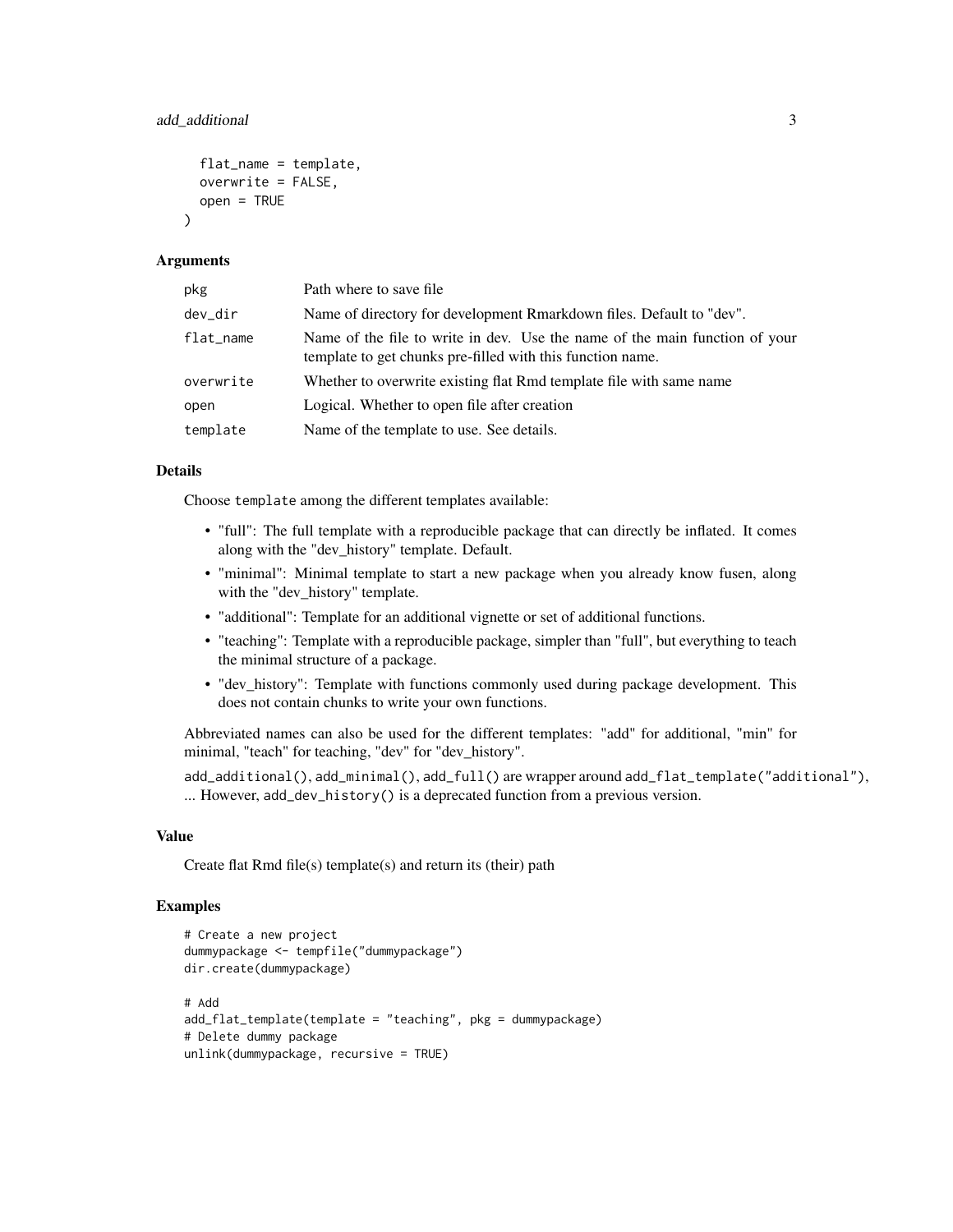```
# For classical use in your package
## Not run:
# first time ever using 'fusen'
add_flat_template("full")
# first time in your new package
add_flat_template("minimal")
# add new flat file for new functions
add_flat_template("add")
# add new flat template for teaching (a reduced full template)
add_flat_template("teaching")
#'
## End(Not run)
```
add\_dev\_history *Add dev\_history.Rmd file that drives package development*

#### Description

add\_dev\_history() is deprecated. We will soon be totally switching to [add\\_flat\\_template\(\)](#page-1-1), which is more consistent with development processes

add\_dev\_history(name = "teaching") is equivalent to add\_flat\_template(template = "teaching")

#### Usage

```
add_dev_history(
 pkg = "."overwrite = FALSE,
 open = TRUE,dev_dir = "dev",
 name = c("full", "minimal", "additional", "teaching")
)
```
#### Arguments

| pkg       | Path where to save file                                              |
|-----------|----------------------------------------------------------------------|
| overwrite | Whether to overwrite existing dev_history.Rmd file                   |
| open      | Logical. Whether to open file after creation                         |
| dev_dir   | Name of directory for development Rmarkdown files. Default to "dev". |
| name      | Name of the template file. See add_flat_template()                   |

#### Value

Create flat Rmd file(s) and return its (their) path

<span id="page-3-0"></span>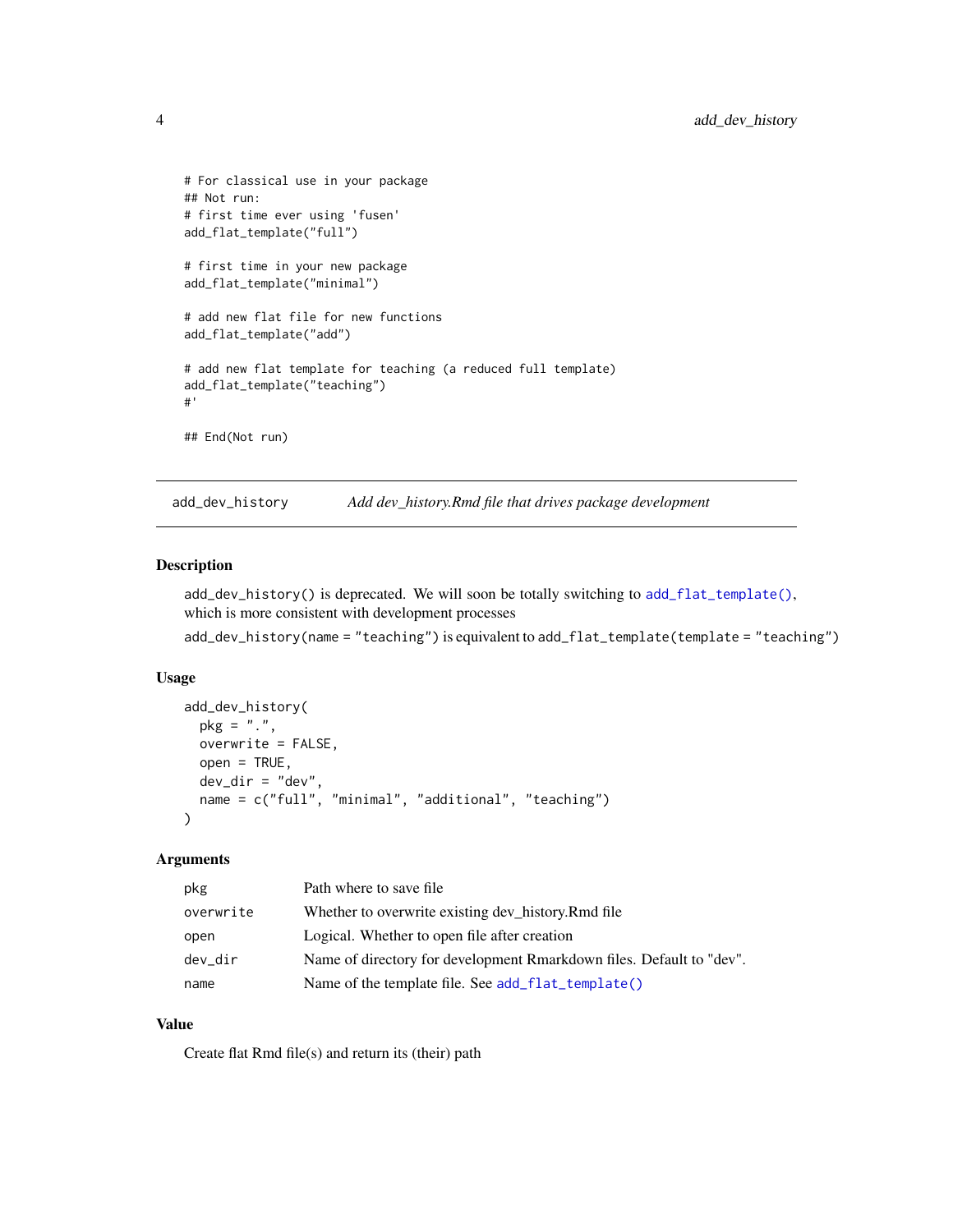#### <span id="page-4-0"></span>add\_fusen\_chunks 5

#### Examples

```
# Create a new project
dummypackage <- tempfile("dummypackage")
dir.create(dummypackage)
# Add - Use `add_flat_template()` instead
add_flat_template(template = "teaching", pkg = dummypackage)
# Delete dummy package
unlink(dummypackage, recursive = TRUE)
```
add\_fusen\_chunks *Add* {fusen} *chunks*

#### Description

Create {fusen} chunks inside your Rmd

#### Usage

```
add_fusen_chunks(
  function_name = NULL,
  export = getOption("fusen.export.functions")
\mathcal{L}
```
#### Arguments

| function name | Name of the function to create. If NULL (the default), the user will be prompted<br>to enter it.                                    |
|---------------|-------------------------------------------------------------------------------------------------------------------------------------|
| export        | Should the function be exported? Default is get0ption("fusen.export.functions").<br>If NULL, the user will be prompted to enter it. |

#### Value

A list with the context and the content, invisibly.

```
add_fusen_chunks("this")
```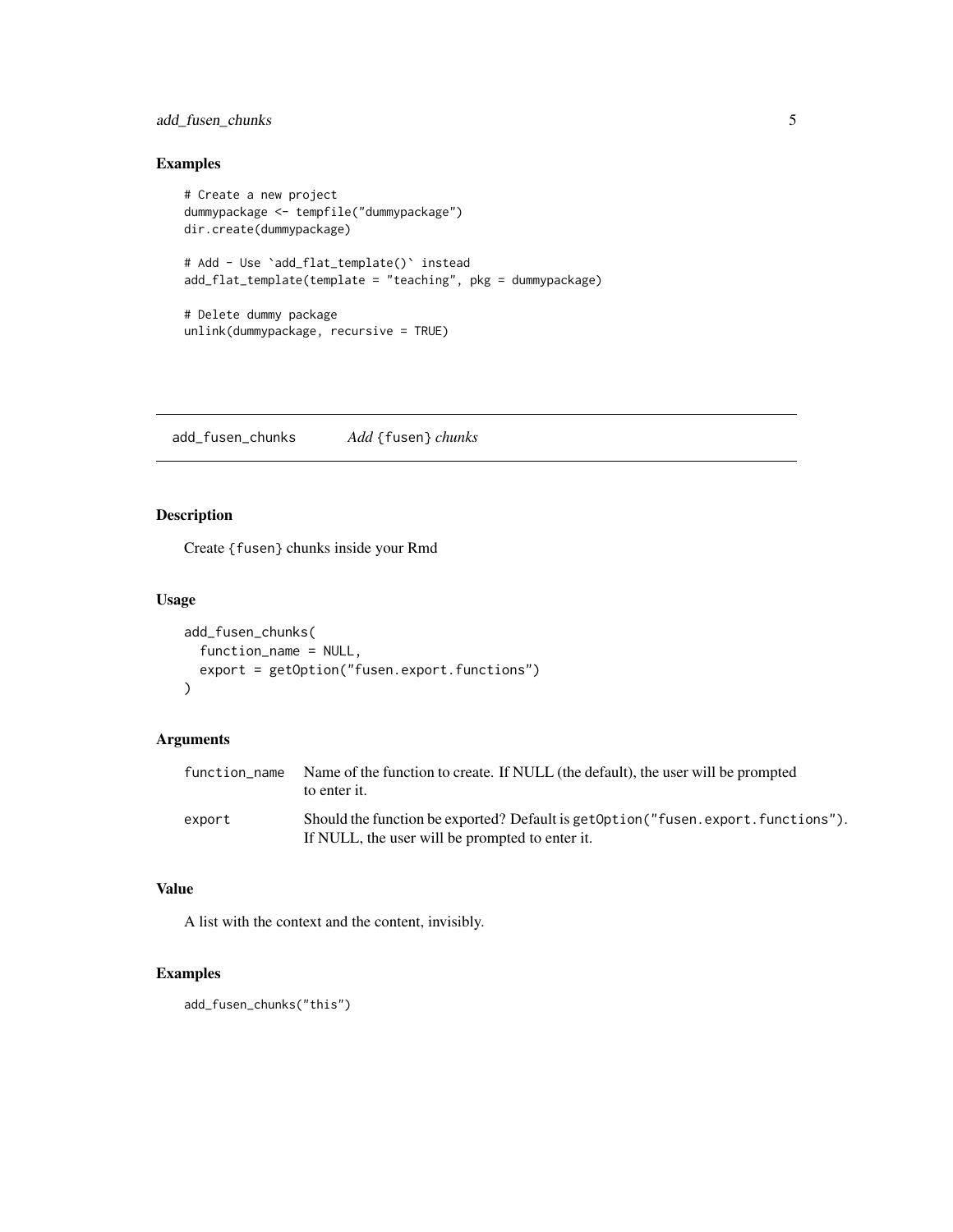<span id="page-5-0"></span>

#### Description

Create a new fusen project

#### Usage

```
create_fusen(
  path,
  template = c("full", "minimal", "teaching"),
  open = TRUE,overwrite = FALSE,
 with_git = FALSE
\mathcal{L}
```
#### Arguments

| path      | Character. Path where to create the new fusen project.                                  |
|-----------|-----------------------------------------------------------------------------------------|
| template  | Character. Name of the template to be used among "full", "minimal" and "teach-<br>ing". |
| open      | Logical. Should the newly created project be opened?                                    |
| overwrite | Logical. Allow to overwrite 'dev' files if path exists.                                 |
| with_git  | Logical. Should git be initialized in the newly created project?                        |

#### Details

See [add\\_flat\\_template](#page-1-1) for details about the different options for template. Template "additional" is not available here as it is meant to be used with an already existing fusen.

#### Value

Path to dev and flat files. Side-effect: Create a new directory to build a package

```
my_path <- tempfile("mypkg")
create_fusen(path = my_path, template = "full", open = FALSE)
```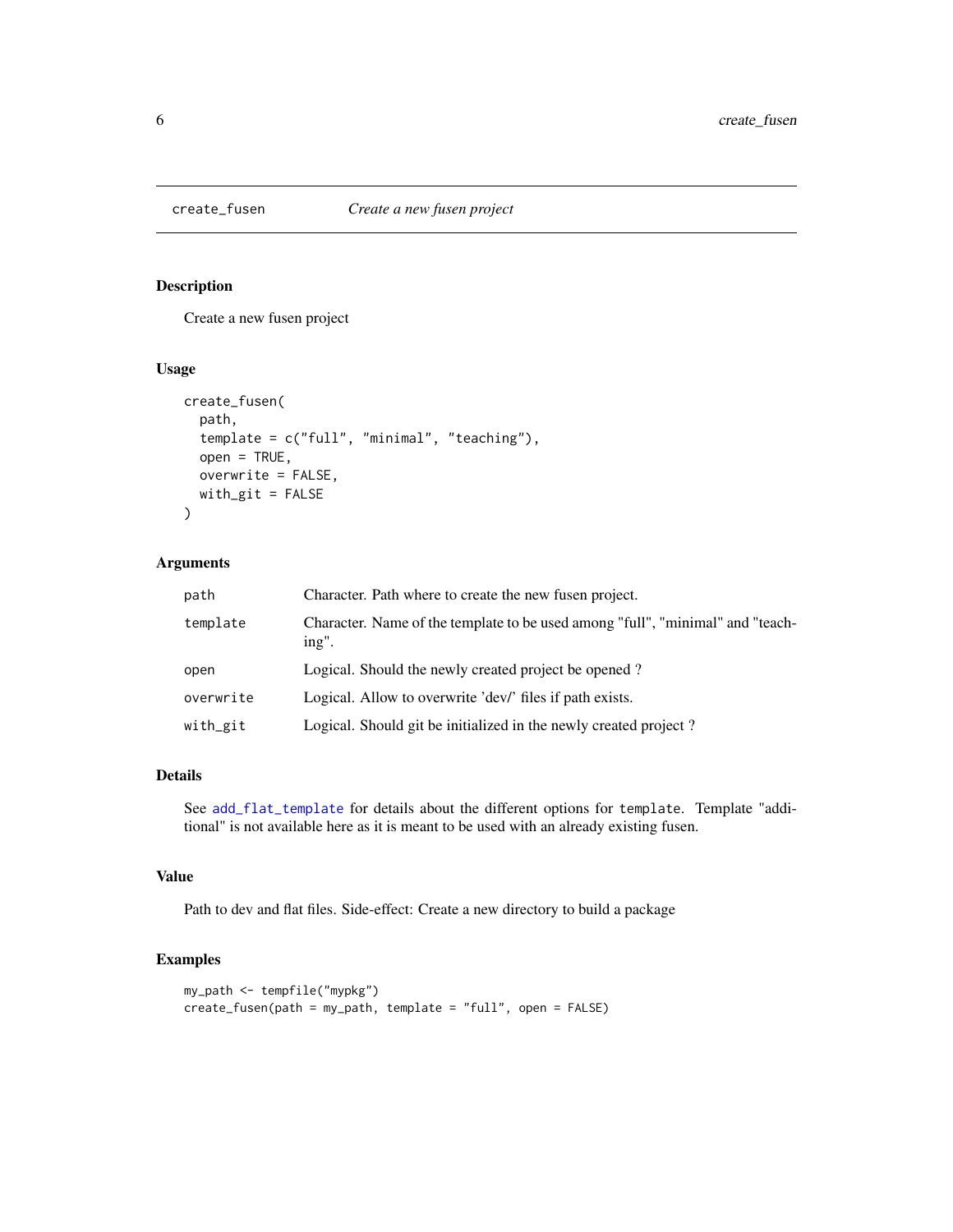<span id="page-6-0"></span>fill\_description *Fill DESCRIPTION file of the package*

#### Description

Fill DESCRIPTION file of the package

#### Usage

fill\_description(pkg = ".", fields, overwrite = FALSE)

#### Arguments

| pkg       | Path to package                                                                                                                                                                |
|-----------|--------------------------------------------------------------------------------------------------------------------------------------------------------------------------------|
| fields    | A named list of fields to add to DESCRIPTION, potentially overriding default<br>values. See use_description for how you can set personalized defaults using<br>package options |
| overwrite | Whether to overwrite existing DESCRIPTION                                                                                                                                      |

#### Value

Fill DESCRIPTION file with fields. Return path to file.

```
# Create a new project
dummypackage <- tempfile("dummypackage")
dir.create(dummypackage)
fill_description(
 pkg = dummypackage,
 fields = list(
   Title = "Build A Package From Rmarkdown file",
   Description = paste(
     "Use Rmd First method to build your package.",
     "Start your package with documentation.",
     "Everything can be set from a Rmarkdown file in your project."
   ),
    'Authors@R' = c(
     person("Sebastien", "Rochette",
       email = "sebastien@thinkr.fr",
       role = c("aut", "cre"), comment = c(ORCID = "0000-0002-1565-9313")),
     person(given = "ThinkR", role = "cph")
   )
 )
\lambda# Delete dummy package
unlink(dummypackage, recursive = TRUE)
```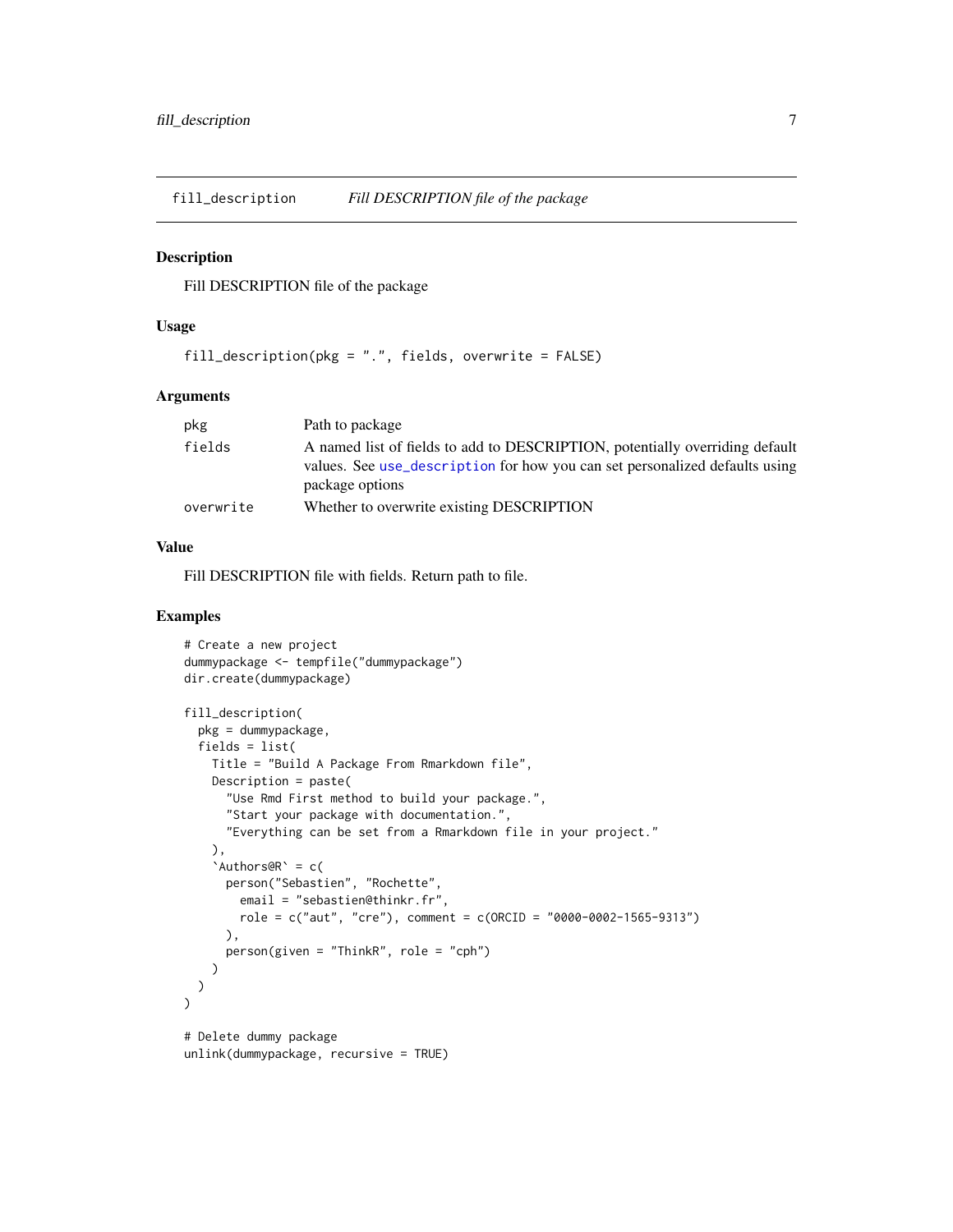<span id="page-7-0"></span>

#### Description

Inflate Rmd to package

#### Usage

```
inflate(
 pkg = "."flat_file,
 vignette_name = "Get started",
 open_vignette = TRUE,
 check = TRUE,
 document = TRUE,overwrite = "ask",
  ...
)
```
#### Arguments

| pkg           | Path to package                                                                                                                                              |
|---------------|--------------------------------------------------------------------------------------------------------------------------------------------------------------|
| flat_file     | Path to Rmarkdown file to inflate                                                                                                                            |
| vignette_name | Character. Title of the resulting vignette. Use NA if you do not want to create a<br>vignette.                                                               |
| open_vignette | Logical. Whether to open vignette file at the end of the process                                                                                             |
| check         | Logical. Whether to check package after Rmd inflating                                                                                                        |
| document      | Logical. Whether to document your package using att_amend_desc                                                                                               |
| overwrite     | Logical (TRUE, FALSE) or character ("ask", "yes", "no). Whether to overwrite<br>vignette and functions if already exists.                                    |
| $\cdot$       | Arguments passed to rcmdcheck::rcmdcheck(). For example, you can do<br>inflate(check = TRUE, quiet = TRUE), where quiet is passed to rcmdcheck::rcmdcheck(). |

#### Value

Package structure. Return path to current package.

```
# Create a new project
dummypackage <- tempfile("dummypackage")
dir.create(dummypackage)
# {fusen} steps
dev_file <- add_flat_template(template = "full", pkg = dummypackage, overwrite = TRUE)
```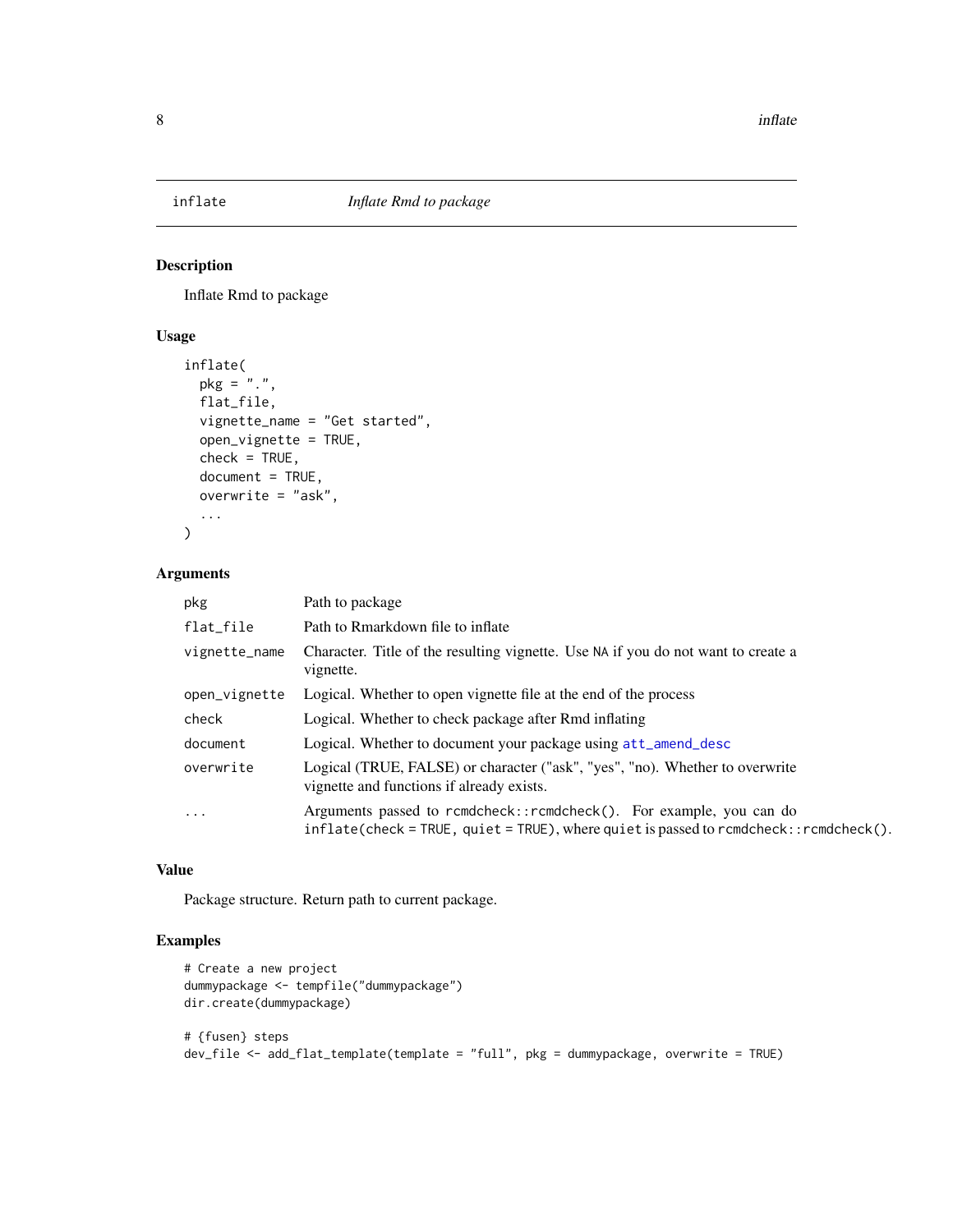#### inflate 9

```
flat_file <- dev_file[grepl("flat", dev_file)]
fill_description(pkg = dummypackage, fields = list(Title = "Dummy Package"))
inflate(
 pkg = dummypackage, flat_file = flat_file,
  vignette_name = "Exploration of my Data", check = FALSE
\mathcal{L}# Explore directory of the package
# browseURL(dummypackage)
# Try pkgdown build
# usethis::use_pkgdown()
# pkgdown::build_site(dummypackage)
# Delete dummy package
unlink(dummypackage, recursive = TRUE)
```